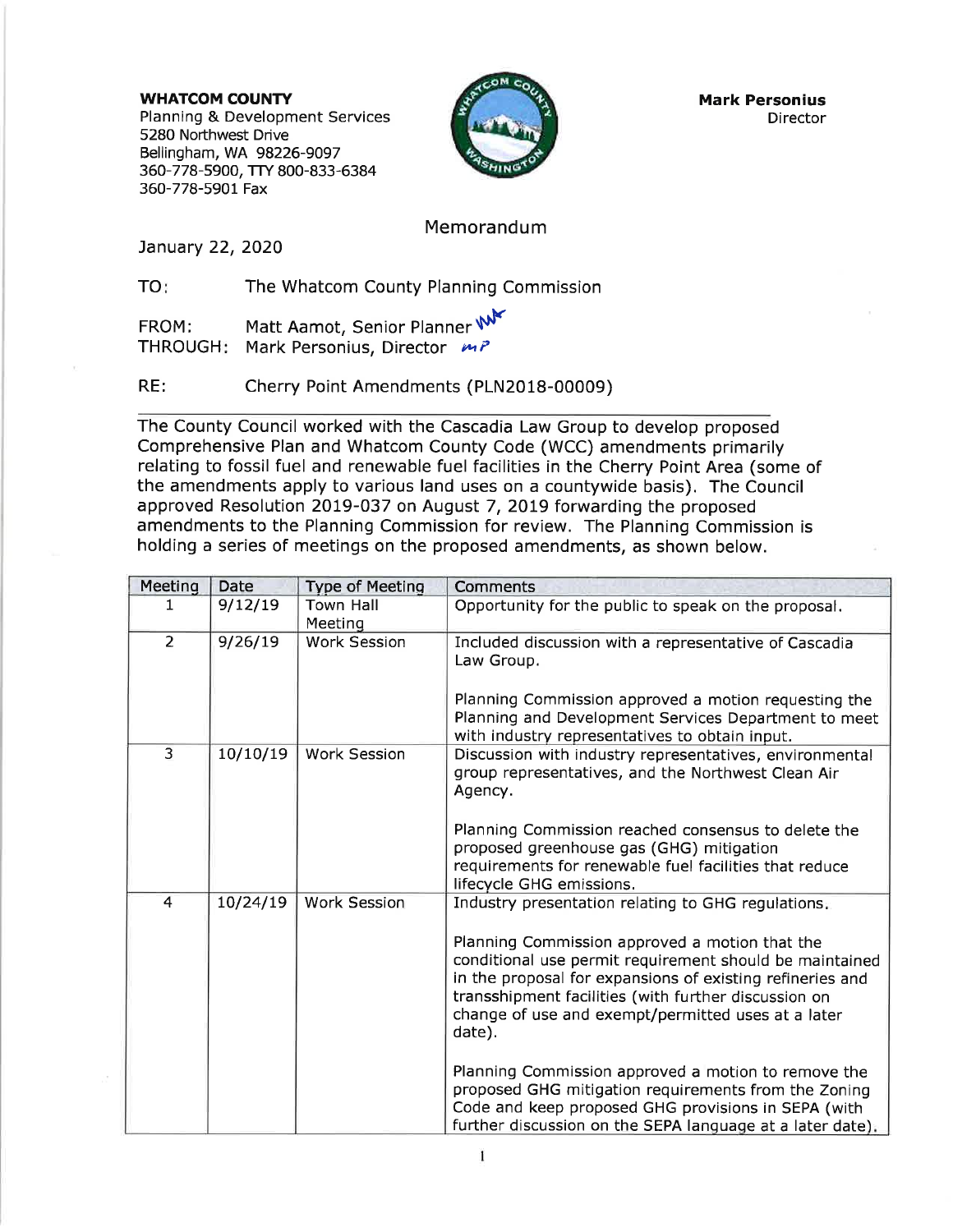| 5              | 11/14/19 | <b>Work Session</b> | Industry presentation relating to insurance.                                                                                                                                                                                                                                                                                                             |
|----------------|----------|---------------------|----------------------------------------------------------------------------------------------------------------------------------------------------------------------------------------------------------------------------------------------------------------------------------------------------------------------------------------------------------|
|                |          |                     | Planning Commission approved a motion to insert the<br>following language in proposed WCC 22.05.125: "Permit<br>applicant to provide proof of insurance naming Whatcom<br>County as additional insured." The remainder of the<br>insurance language was deleted.<br>Planning Commission approved a motion to retain the                                  |
|                |          |                     | term "expansion" of existing refineries and<br>transshipment facilities in the conditional use section<br>and other sections of the code.                                                                                                                                                                                                                |
| 6              | 12/12/19 | <b>Work Session</b> | Planning Commission approved a motion to recommend<br>that new fossil fuel refineries be a prohibited use in the<br>Heavy Impact Industrial zone (proposed WCC<br>20.68.204).                                                                                                                                                                            |
|                |          |                     | Planning Commission approved a motion that new<br>renewable fuel refineries or renewable fuel<br>transshipment facilities be allowed as a permitted use in<br>the Heavy Impact Industrial zone (proposed WCC<br>20.68.159 in the conditional use section of the code<br>would be deleted and these uses would be moved to the<br>permitted use section). |
| $\overline{7}$ | 1/16/20  | <b>Work Session</b> | Planning Commission approved a motion to move<br>expansion of renewable fuel facilities from conditional<br>use to permitted use, as long as the expansion is for the<br>increased production of renewable fuels.                                                                                                                                        |
|                |          |                     | Planning Commission approved motions to amend<br>proposed WCC 20.68.153 relating to expansion of<br>existing legal fossil fuel refineries or transshipment<br>facilities. The motions defined what activities constitute<br>an "expansion" and when a conditional use permit is<br>required.                                                             |
| 8              | 1/30/20  | <b>Work Session</b> |                                                                                                                                                                                                                                                                                                                                                          |

At the January 30, 2020 meeting, the Planning and Development Services Department would like to continue the discussion on the expansion and change of use language, along with other text amendments recommended in the exhibits.

# **1. "Expansions"**

As discussed at previous Planning Commission meetings, the Council proposal requires a conditional use permit for "expansion" of existing fossil fuel refineries, fossil fuel transshipment facilities, renewable fuel refineries, and renewable fuel transshipment facilities (proposed WCC 20.68.153 and .160). The Council proposal also uses the term "expansion" in other provisions, including the SEPA provisions (proposed WCC 16.08.090). However, "expansion" is not defined. Therefore, staff proposed language in the last packet relating to what constitutes an "expansion." The Planning Commission had a lot of discussion on this issue, and approved several motions, relating to expansion at the January 16 meeting. The current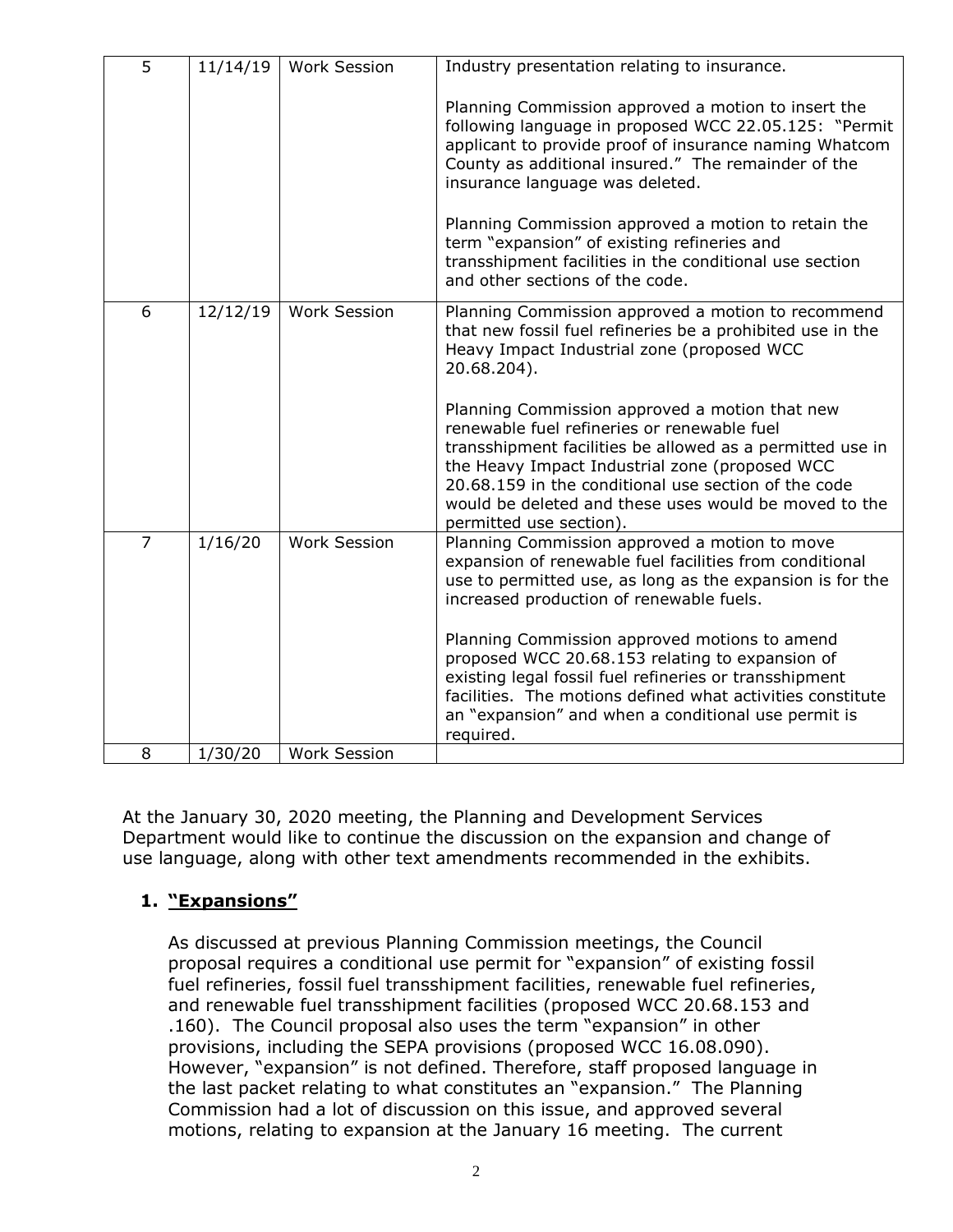working draft language is shown below (we understand that the Planning Commission wanted to further discuss this issue).

.153 Expansion of existing legal fossil fuel refineries or expansion of existing legal fossil fuel transshipment facilities. $<sub>7</sub>$  For purposes of this</sub> section, an expansion is any fossil fuel refinery and/or transshipment facility development (including otherwise permitted or accessory uses), vested after the effective date of this ordinance, that meets any one of the following thresholds:

- Cumulatively increases its maximum crude atmospheric distillation capacity of fossil fuels by more than 10,000 barrels (or 420,000 gallons) per day based upon an evaluation of physical equipment limitations conducted by a licensed professional engineer; or
- Cumulatively increases the maximum transshipment capacity of the facility by more than 10,000 barrels (or 420,000 gallons) per day; or
- Cumulatively increases fossil fuel storage tank capacity of the facility by more than 200,000 barrels (or 8,400,000 gallons).

If a conditional use permit is obtained, the baseline for determining the cumulative increases is reset.

Such expansions shall be subject to the conditional use criteria below:

(1) The conditional use permit approval criteria listed under WCC 20.84.220 are met;

(2) Within shorelines, if applicable, County approval shall be contingent upon approval of a shoreline permit;

(3) The applicant has documented to the satisfaction of the County decision maker all of the anticipated types and volumes of substances transferred in bulk at the facility. The permit shall be limited exclusively to those types and volumes of materials or products as documented and approved.

(4) Insurance requirements meet the provisions of WCC Section 22.05.125.

(5) Mitigation of transportation impacts consistent with Chapter 20.78 WCC, Transportation Concurrency Management, and Chapter 16.24 WCC, Commute Trip Reduction.

(6) Mitigation of impacts to other services including fire and emergency response capabilities, water supply and fire flow, to address risks created by expansions.

(7) Plans for stormwater and wastewater releases have been approved.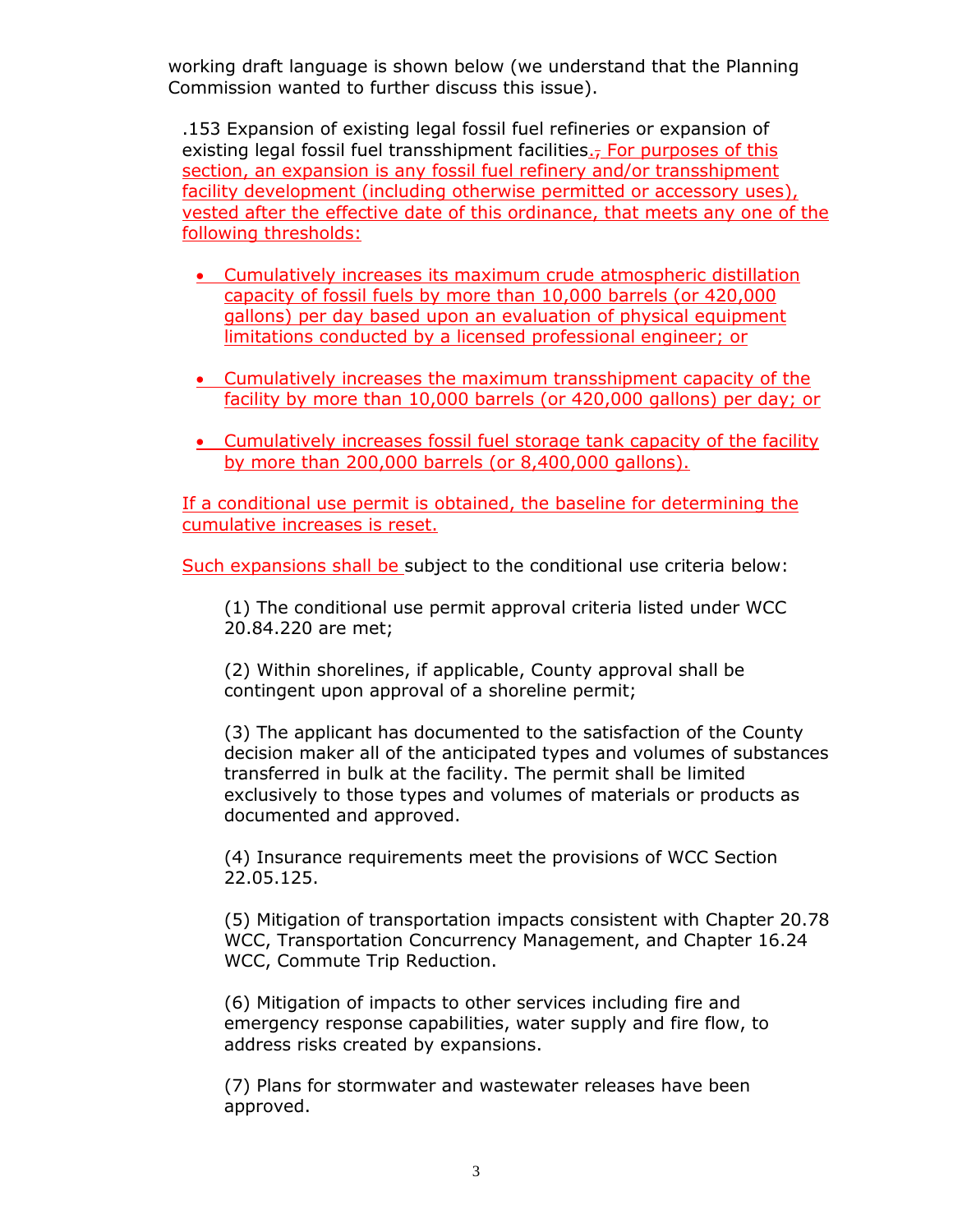(8) Prior to commencement of any site preparation or construction activities, all necessary state leases shall be acquired for any piers or aquatic lands improvements, and it shall be demonstrated to the satisfaction of the zoning administrator that the project applicant has met any federal or state permit or consultation requirements, including properly addressing tribal treaty rights or the provisions of the Magnuson Amendment through state and federal permitting decisions; and

(9) Demonstration that the proposal will retain or add living-wage jobs or contribute to the Whatcom County economy.

This approach would provide numerical thresholds for increases in processing, transshipment, or storage capacity that would trigger a conditional use permit (it would *not* prohibit these uses). It would provide opportunity for more public input through the conditional use permit process, which includes public notice and a public hearing before the Hearing Examiner.

Several comments relating to the Planning Commission's three bullet points defining an "expansion" that would require a conditional use permit (in proposed WCC 20.68.153) are set forth below:

- *Bullet # 1 (Atmospheric Distillation Capacity)* Industry representatives recommended the atmospheric distillation capacity method at the January 16 meeting. They indicated that it can be quantified in an objective manner. Industry representatives will provide a proposed definition of atmospheric distillation capacity. However, it should be noted that industry representatives indicated the refineries may have to submit confidential business information under this approach. Review by the County's legal counsel and Public Records Officer would be needed to determine whether such information is subject to public disclosure once submitted to the County. This legal review would have one of two outcomes:
	- o If the confidential business information is not exempt from public disclosure, it would be available for public review and copying. This may not be ideal from an industry perspective.
	- $\circ$  If the confidential business information is exempt from public disclosure, the information used to determine whether the atmospheric distillation capacity triggers a conditional use permit would not be available to the public. This may not be ideal from a public transparency perspective.
- *Bullet # 2 (Transshipment)* As you know, some of the public comment letters have expressed concern about changing an existing transshipment facility associated with a refinery to a crude oil shipping facility. This concern has arisen because, in December 2015, the US Congress lifted a ban on exporting most crude oil. The export ban had been in place since 1975. Additionally, the County Council's interim moratorium (Ordinance 2019-083) is concerned with the increased shipment of unrefined fossil fuels (e.g. crude oil), not processed at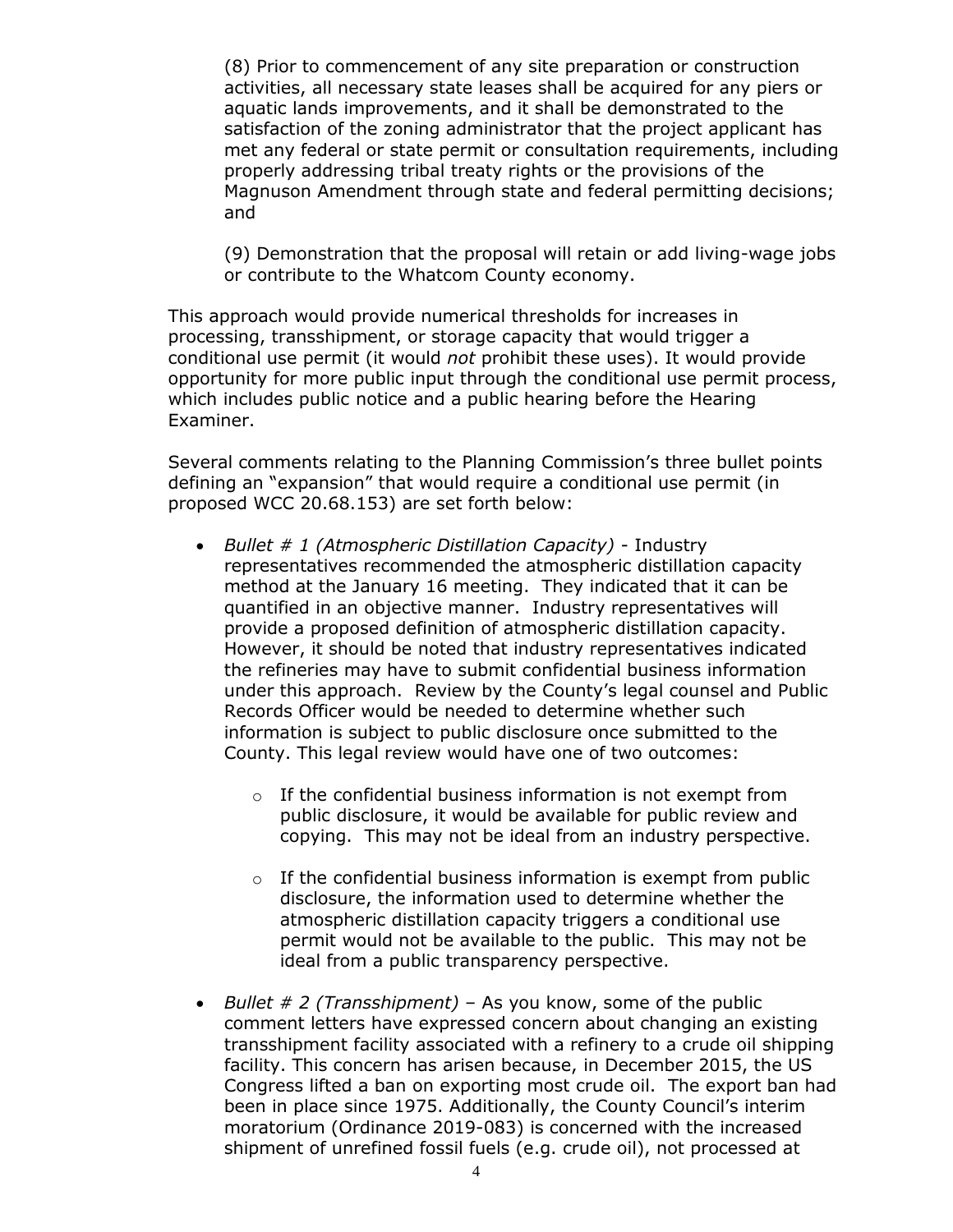Cherry Point. The Council proposal addresses this issue with the change of use provisions (proposed WCC 20.74.110).

Planning Commission Bullet 2 consolidated two bullets proposed by staff relating to transshipment in the January 16 memo. The two original bullets would require a conditional use permit if a proposal:

- $\circ$  Cumulatively increases the transshipment of fossil fuels into the facility by more than 10,000 barrels (or 420,000 gallons) per day; or
- o Cumulatively increases the transshipment of unrefined fossil fuels from the facility by more than 10,000 barrels (or 420,000 gallons) per day.

With the staff language, the proposed change of use provisions (WCC 20.74.110) may be unnecessary. This is because a conditional use permit would be triggered if transshipment of petroleum exceeded certain thresholds. Specifically, transshipment of unrefined crude oil into and then out of the facility would require a conditional use permit if it exceeded a certain level.

The Planning Commission streamlined the two staff bullets into a single bullet which would require a conditional use permit if the facility:

> "Cumulatively increases the maximum transshipment capacity of the facility by more than 10,000 barrels (or 420,000 gallons) per day."

The Planning Commission's language addresses an increase in *overall* transshipment capacity. If a refinery can transship "X" barrels per day at the present time, it can increase this to " $X'' + 9,999$  barrels without triggering a new conditional use permit. Once capacity is increased by 10,000 barrels, a conditional use permit is required.

However, this language does not address shifting from refined product to unrefined crude oil, if overall transshipment capacity is increased less than 10,000 barrels per day. In other words, if an existing facility shipped out crude oil instead of shipping out refined product (with little or no increase in overall transshipment capacity), it would not trigger the conditional use permit requirement. This doesn't appear to address the County Council's concern relating to potential transshipment of crude oil from existing facilities at Cherry Point. Therefore, with the Planning Commission's proposed language, the change of use provisions (proposed WCC 20.74.110) may still be necessary to address Council's intent.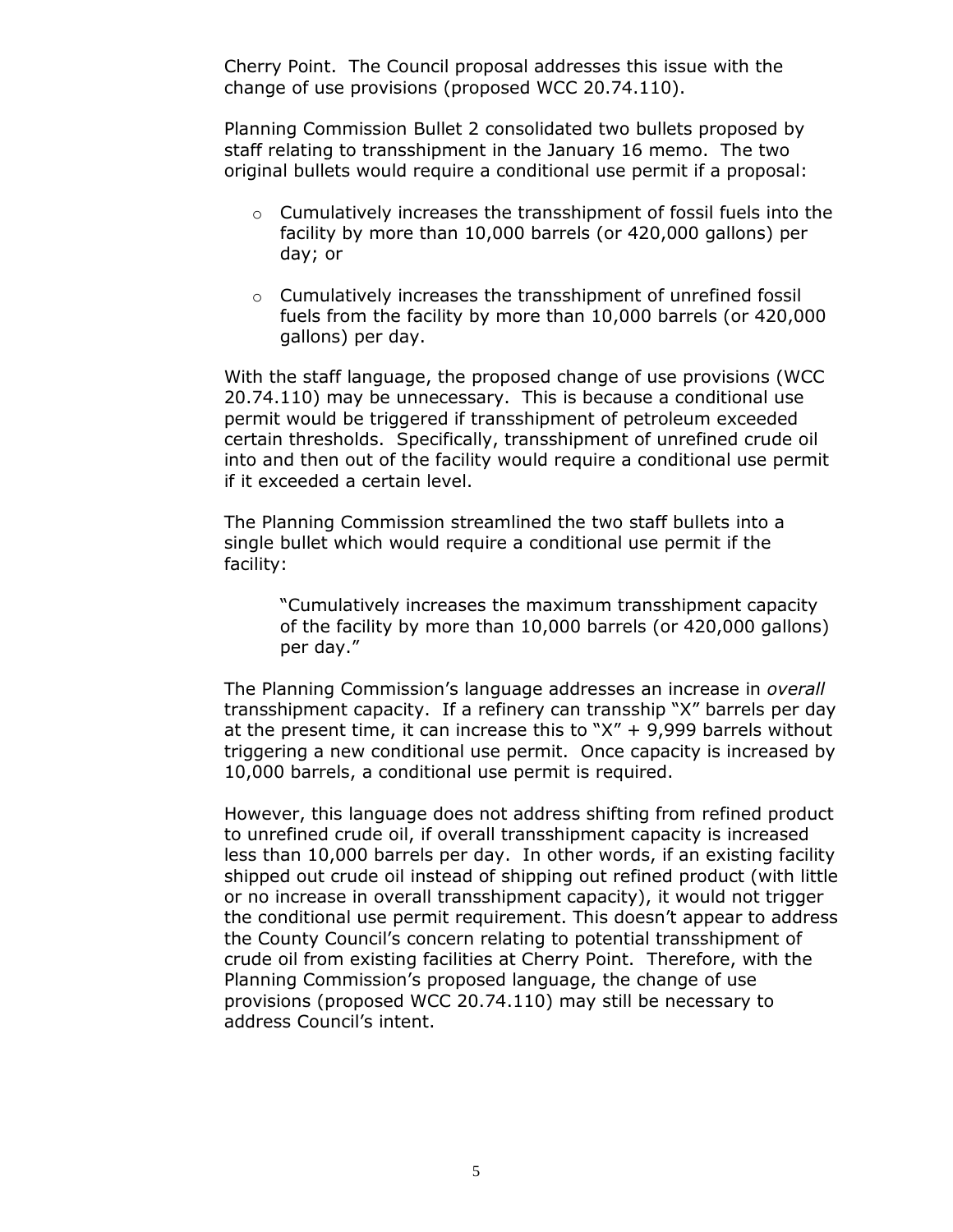*Bullet # 3 (Storage)* – The Planning Commission's third bullet would require a conditional use permit if the facility:

> Cumulatively increases fossil fuel storage tank capacity of the facility by more than 200,000 barrels (or 8,400,000 gallons).

The tank capacity was set by Planning Commission after a discussion with industry representatives relating to practical storage considerations. For comparison, the Phillips 66 Logistics Flexibility project proposes to construct two new oil storage tanks—one 80,000 barrel capacity and one 300,000 barrel capacity (SEPA file # 2019- 00033).

## **2. Change of Use Provisions**

The Council proposal includes two new "Change of Use" provisions in the Cherry Point Industrial District, as follows:

# 20.74.110 Change of Use

A change of use occurs when the occupancy of a building or a site use changes from one use to another in whole or in part. A change of use permit is required to document a change of use, even where no alterations are planned or required by the code. This shall be processed as a Type I permit in Chapter 22.05 WCC. The new use shall ensure:

(1) Applicable building and construction codes are met per Title 15;

(2) Consistency with the requirements of the CP Industrial District, Chapter 20.74, and base zone; and

(3) Transportation concurrency requirements are met per Chapter 20.78.

# 20.74.115 Change of Use of Renewable Fuels Facilities.

A change of use of a Renewable Fuel Refinery or Renewable Fuel Transshipment Facilities to a fossil fuel facility inside the boundary of an existing legal fossil fuel refinery requires a conditional use permit subject to WCC 20.68.153. Other changes of use from Renewable Fuel Refinery or Renewable Fuel Transshipment Facilities to fossil fuel facilities are prohibited.

As previously mentioned, some of the public comment letters have expressed concern about changing an existing transshipment facility associated with a refinery to a crude oil shipping facility. There are several ways the zoning provisions of proposed WCC 20.74.110 could be interpreted for this scenario:

- It could be considered a "new fossil fuel transshipment facility" that is prohibited under proposed WCC 20.68.205.
- It could be considered an "expansion" of an existing transshipment facility that requires a conditional use permit under proposed WCC 20.68.153. A conditional use permit is a Type III permit that requires a hearing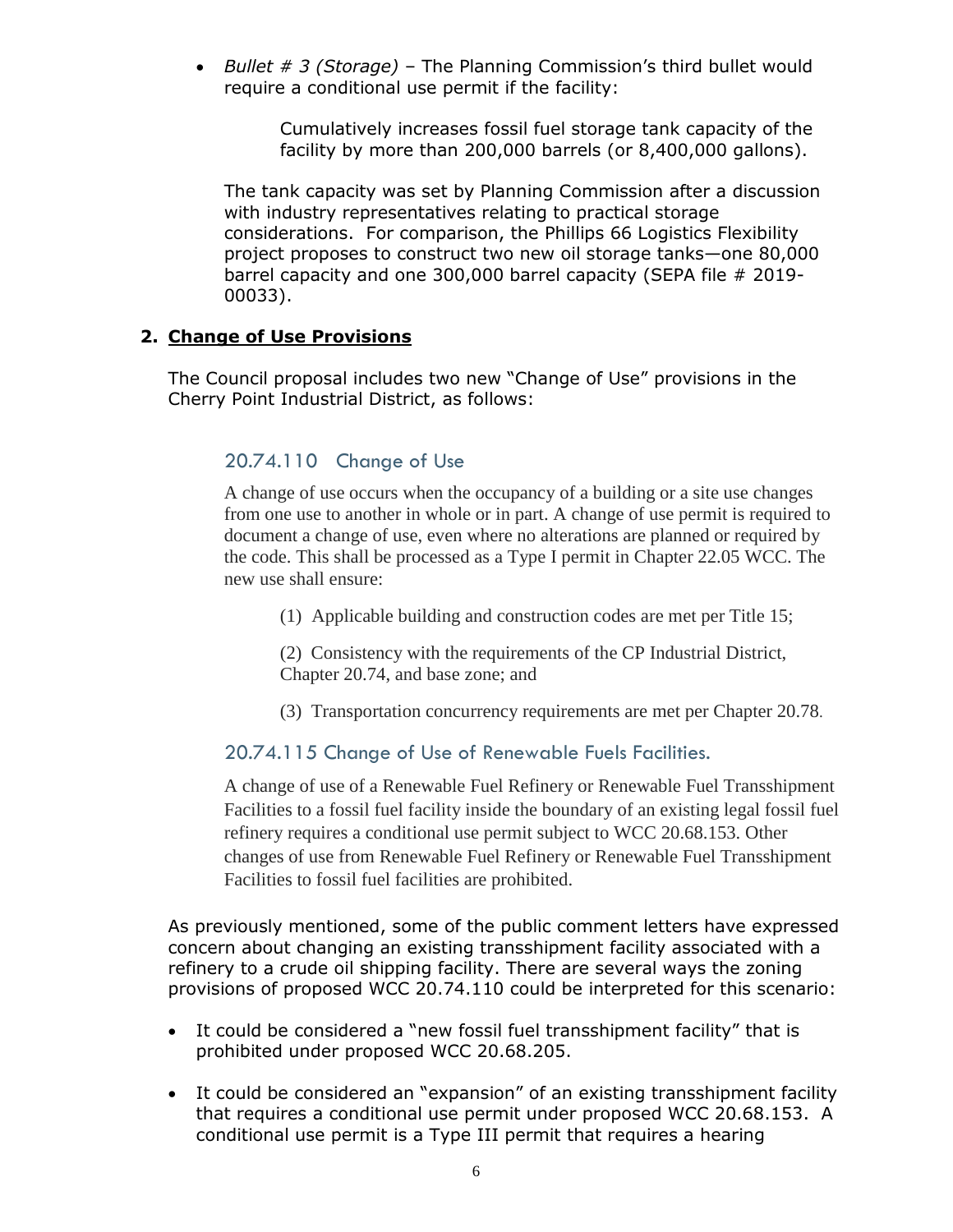examiner decision with public notice and a public hearing (WCC 22.05.020).

 It could be simply considered a "change of use" that requires only a Type I permit, administratively approved by staff with no public notice or hearing (WCC 22.05.020).

The "change of use" zoning provisions would be unique to the Cherry Point area, as such provisions do not exist in other zoning districts. In other zoning districts, when a change of use is proposed, staff would review the zoning regulations to determine if the new use is a permitted use, an accessory use, allowed as an administrative approval use, allowed with a conditional use permit, or prohibited. The proposed change of use provisions, as currently written, would create an added degree of uncertainty over how the regulations would be applied to the Cherry Point area.

Staff originally suggested modifying proposed WCC 20.74.110 as follows: ". . . A change of use permit is required to document a change of use, if no other County project permits are required . . " (Exhibit C, p. 26).

This modification would streamline the process and clarify that a Type I "change of use permit" would only be required if no other County permit is needed that documents the change of use. However, it still has the following challenges/issues:

- In a hypothetical example, if an existing refinery currently shipped out 1% of the crude oil it receives, would it be a change of use to increase this to 10%, 25%, or 51%?
- Would the County even be aware that such a transition is happening, if no construction permits were required?

#### Alternatives

There are a couple ways to address the above challenges/issues.

If the Planning Commission recommends the original staff language for "Expansions," which specifically addresses the transshipment of crude oil from a facility, the proposed change of use provisions (WCC 20.74.110) may be unnecessary. This is because a conditional use permit would be triggered if transshipment of unrefined crude exceeded a certain threshold.

If the Planning Commission does not recommend the staff language for "Expansions," the complicated issues associated with changing an existing fossil fuel refinery/transshipment facility to an unrefined fossil fuel transshipment facility would remain. The Cascadia Law Group's *Reducing Impacts from Fossil Fuel Projects Report to the Whatcom County Council* (February 12, 2018) addresses change of use as follows:

Many jurisdictions' ordinances provide a process so that any proposed change of use or occupancy at existing facilities is reviewed for consistency with current codes and ordinances, for flagging needed discretionary land use permits, and for ensuring SEPA review where